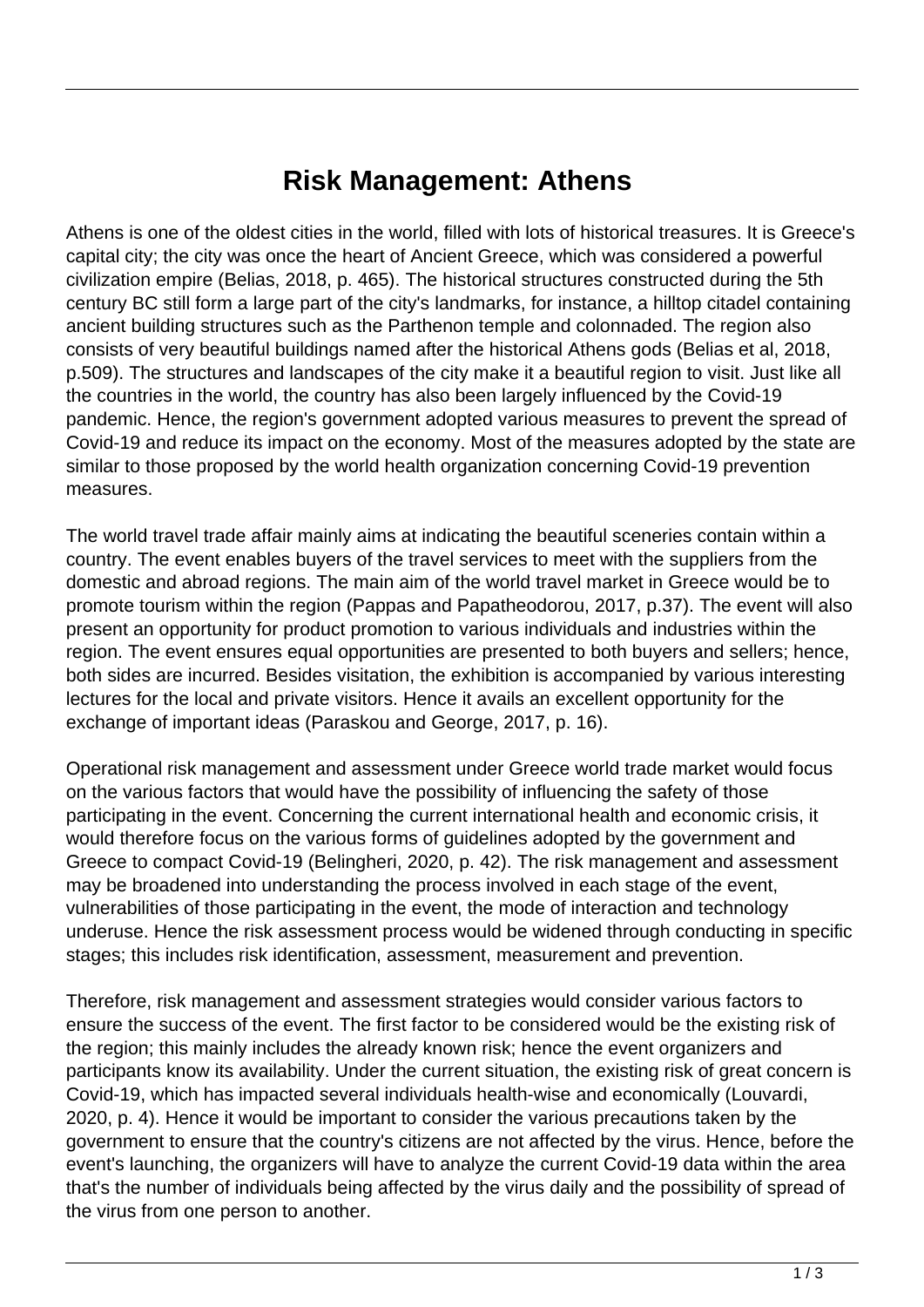Identification of the already existing risk is not enough; hence it is important to consider the risk the world travel market creates to various individuals who will be in attendance. The event is local and international (McAleer, 2020, p. 3). It attracts individuals from various parts of the country and the world. Hence the event creates a high possibility of Covid-19 increase within the country if the appropriate measures aren't put in place. Individuals travelling from Covid-19 hotspot countries have a high possibility of having the virus with them; hence possess the capability of transmission if not identify at the countries point of entry.

The foreign individuals are also being placed at a high risk of being infected through attendance of the events due to the possibility of interaction with those who are affected. The situation also applies to local individuals who will be travelling from various regions within the country, thus placing them at risk of being infected and infecting others if they have the virus (McAleer, 2020, p. 5). It is also important to consider the external risk. It would be important to consider whether the attendees of the events are at a higher risk of requiring emergency services or not and whether the appropriate measures have been put to avail the emergency services. Other external risks to be considered include the risk that could relate to the transportation of the visitors from one place to another.

The overall risk requires a proper risk management process that should be put in place before the event starts. Therefore, event risk management would involve the development of a proper risk control plan, emergency risk management, and site safety induction checklists. Each of the risk management control measures would help in preventing the occurrence or reducing its effect (McAleer, 2020, p. 5). The development of a proper risk control plan would be attained through ensuring full adherence to the Covid-19 guidelines. For instance, those attending the events have to be tested and declared Covid-19 free. The plan should also consist of acquiring the appropriate medical tools for determining whether one is suffering from Covid-19. Appropriate social distancing measures and wearing the mask should also be adopted into the risk control plan (Richter and Wilson, 2020, p 20)

Emergency risk management would ensure the reduction of external risk that might not have been expected to occur. The control would also take in place the risk of travelling, also known as transportation risk. Site safety risk would play a huge role in ensuring that all individuals interacting with the visitors are officially allowed by the event organizers. The site safety risk protocol also ensures establishing a checklist, which would be used to determine those who should attend the event (Richter and Wilson, 2020, p 25).

A Gant Chart ensures a proper arrangement of the programs that would occur during the event. It prevents confusion during the event as it ensures each event occurs in a relevant manner. The chart would avail of the proper arrangement of the events over the day.

## **Reference**

- 1. Belias, D., Velissariou, E., Kyriakou, D., Vasiliadis, L., Aspridis, G., Mantas, C., Roditis, A. and Koustelios, A., 2018. Greece as a sports tourism destination. In Innovative Approaches to Tourism and Leisure (pp. 507-519). Springer, Cham.
- 2. Belingheri, M., Paladino, M.E. and Riva, M.A., 2020. COVID-19: Health prevention and control in non-healthcare settings. (pp40-53)
- 3. Belias, D., Velissariou, E., Kyriakou, D., Varsanis, K., Vasiliadis, L., Mantas, C., Sdrolias,